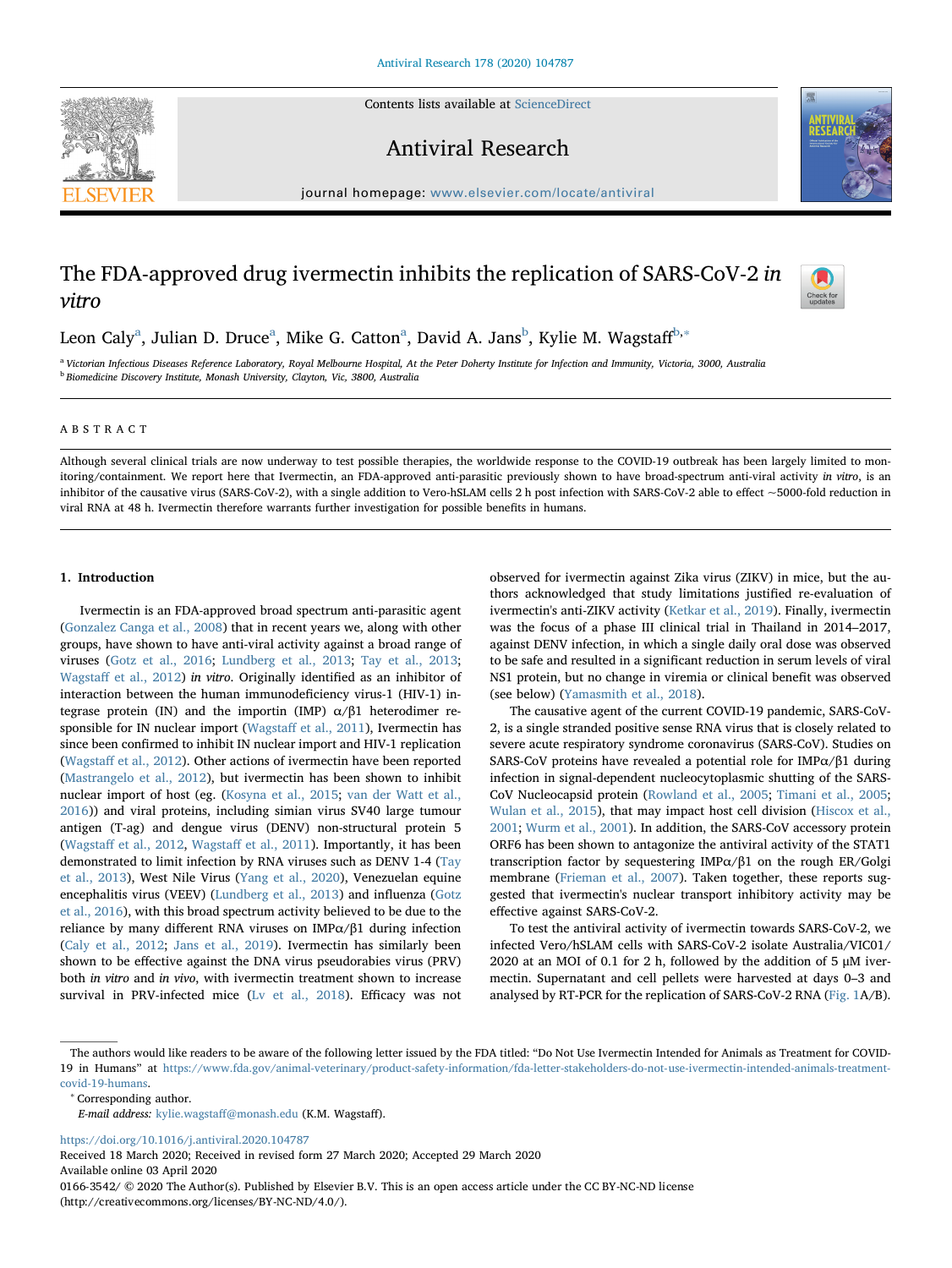<span id="page-1-0"></span>

 $\begin{array}{c}\nIm p \\
\beta 1\n\end{array}$ 

 $\ast$ 

Coronavirus<br>protein

 $Imp c$ 

 $\sum_{i=1}^{\infty}$  $\sqrt{2\pi}$ ivermectin

T ENHANCED<br>INFECTION/REDUCED

ANTIVIRAL<br>ANTIVIRAL<br>RESPONSE

**INFECTION** 

NOT<br>
NOT<br>
ENHANCED/<br>
ROBUST<br>
ANTIVIRAL<br>
RESPONSE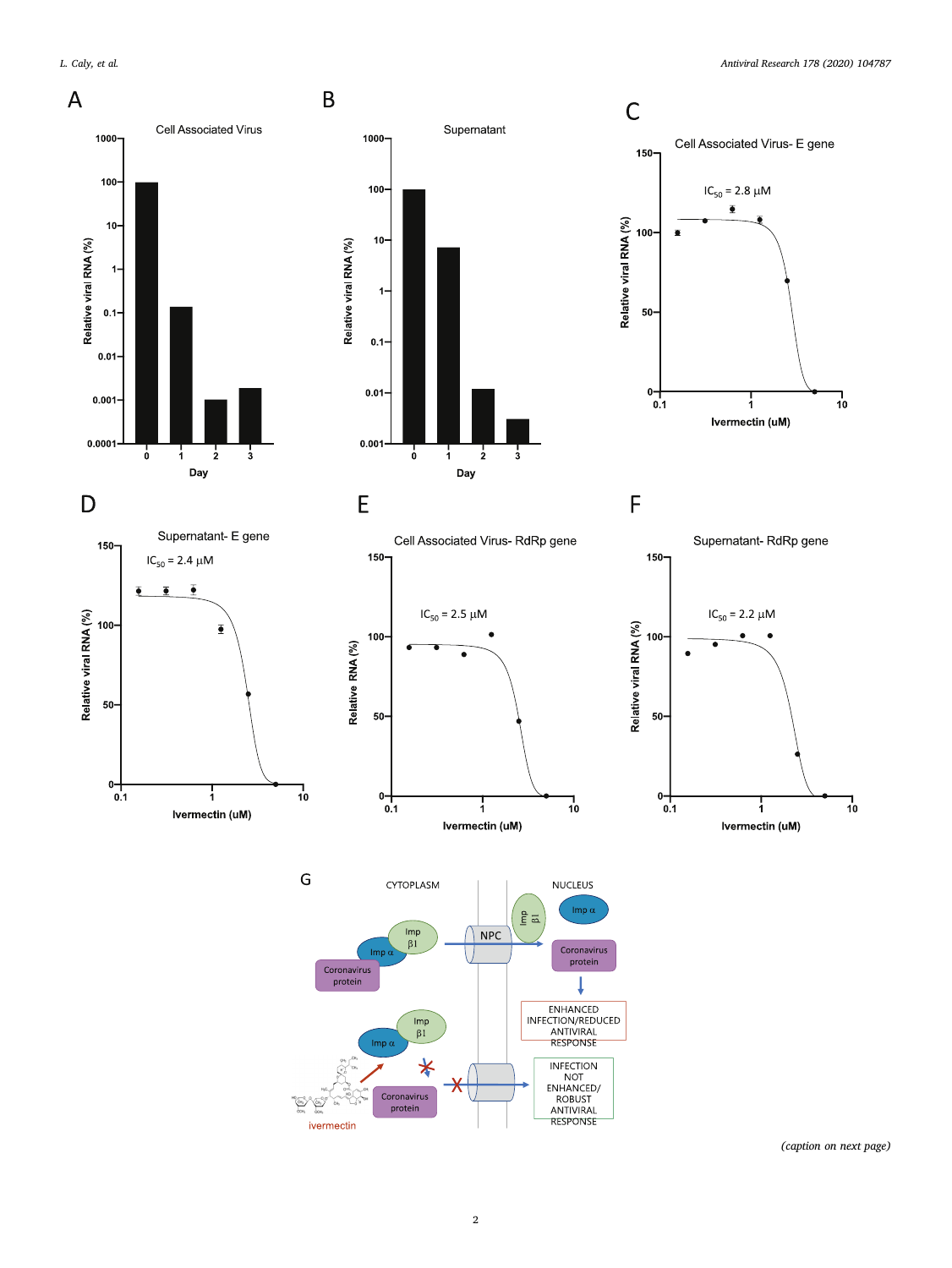Fig. 1. Ivermectin is a potent inhibitor of the SARS-CoV-2 clinical isolate Australia/VIC01/2020. Vero/hSLAM cells were in infected with SARS-CoV-2 clinical isolate Australia/VIC01/2020 (MOI = 0.1) for 2 h prior to addition of vehicle (DMSO) or Ivermectin at the indicated concentrations. Samples were taken at 0-3 days post infection for quantitation of viral load using real-time PCR of cell associated virus (A) or supernatant (B).  $IC_{50}$  values were determined in subsequent experiments at 48 h post infection using the indicated concentrations of Ivermectin (treated at 2 h post infection as per A/B). Triplicate real-time PCR analysis was performed on cell associated virus (C/E) or supernatant (D/F) using probes against either the SARS-CoV-2 E (C/D) or RdRp (E/F) genes. Results represent mean  $\pm$  SD (n = 3). 3 parameter dose response curves were fitted using GraphPad prism to determine IC<sub>50</sub> values (indicated). G. Schematic of ivermectin's proposed antiviral action on coronavirus. IMP $\alpha/\beta$ 1 binds to the coronavirus cargo protein in the cytoplasm (top) and translocates it through the nuclear pore complex (NPC) into the nucleus where the complex falls apart and the viral cargo can reduce the host cell's antiviral response, leading to enhanced infection. Ivermectin binds to and destabilises the Impα/β1 heterodimer thereby preventing Impα/β1 from binding to the viral protein (bottom) and preventing it from entering the nucleus. This likely results in reduced inhibition of the antiviral responses, leading to a normal, more efficient antiviral response.

At 24 h, there was a 93% reduction in viral RNA present in the supernatant (indicative of released virions) of samples treated with ivermectin compared to the vehicle DMSO. Similarly a 99.8% reduction in cell-associated viral RNA (indicative of unreleased and unpackaged virions) was observed with ivermectin treatment. By 48 h this effect increased to an ~5000-fold reduction of viral RNA in ivermectintreated compared to control samples, indicating that ivermectin treatment resulted in the effective loss of essentially all viral material by 48 h. Consistent with this idea, no further reduction in viral RNA was observed at 72 h. As we have observed previously ([Lundberg et al.,](#page-3-2) [2013;](#page-3-2) [Tay et al., 2013;](#page-3-3) Wagstaff [et al., 2012\)](#page-3-4), no toxicity of ivermectin was observed at any of the timepoints tested, in either the sample wells or in parallel tested drug alone samples.

To further determine the effectiveness of ivemectin, cells infected with SARS-CoV-2 were treated with serial dilutions of ivermectin 2 h post infection and supernatant and cell pellets collected for real-time RT-PCR at 48 h ([Fig. 1](#page-1-0)C/D). As above, a > 5000 reduction in viral RNA was observed in both supernatant and cell pellets from samples treated with 5 μM ivermectin at 48 h, equating to a 99.98% reduction in viral RNA in these samples. Again, no toxicity was observed with ivermectin at any of the concentrations tested. The IC50 of ivermectin treatment was determined to be  $\sim$ 2  $\mu$ M under these conditions. Underlining the fact that the assay indeed specifically detected SARS-CoV-2, RT-PCR experiments were repeated using primers specific for the viral RdRp gene ([Fig. 1](#page-1-0)E/F) rather than the E gene (above), with nearly identical results observed for both released (supernatant) and cell-associated virus.

Taken together these results demonstrate that ivermectin has antiviral action against the SARS-CoV-2 clinical isolate in vitro, with a single dose able to control viral replication within 24–48 h in our system. We hypothesise that this is likely through inhibiting IMPα/β1-mediated nuclear import of viral proteins ([Fig. 1](#page-1-0)G), as shown for other RNA viruses ([Tay et al., 2013;](#page-3-3) Wagstaff [et al., 2012;](#page-3-4) [Yang et al., 2020](#page-3-9)); confirmation of this mechanism in the case of SARS-CoV-2, and identification of the specific SARS-CoV-2 and/or host component(s) impacted (see ([Yang et al., 2020\)](#page-3-9)) is an important focus future work in this laboratory. Ultimately, development of an effective anti-viral for SARS-CoV-2, if given to patients early in infection, could help to limit the viral load, prevent severe disease progression and limit person-person transmission. Benchmarking testing of ivermectin against other potential antivirals for SARS-CoV-2 with alternative mechanisms of action ([Dong et al., 2020;](#page-3-21) Elfi[ky, 2020](#page-3-22); Gordon [et al., 2020](#page-3-23); [Li and De Clercq,](#page-3-24) [2020;](#page-3-24) [Wang et al., 2020\)](#page-3-25) would thus be important as soon as practicable. This Brief Report raises the possibility that ivermectin could be a useful antiviral to limit SARS-CoV-2, in similar fashion to those already reported ([Dong et al., 2020;](#page-3-21) Elfi[ky, 2020](#page-3-22); [Gordon et al., 2020](#page-3-23); [Li and De](#page-3-24) [Clercq, 2020;](#page-3-24) [Wang et al., 2020\)](#page-3-25); until one of these is proven to be beneficial in a clinical setting, all should be pursued as rapidly as possible.

Ivermectin has an established safety profile for human use ([Gonzalez Canga et al., 2008](#page-3-0); [Jans et al., 2019;](#page-3-11) [Buonfrate et al., 2019](#page-3-26)), and is FDA-approved for a number of parasitic infections ([Gonzalez](#page-3-0) [Canga et al., 2008;](#page-3-0) [Buonfrate et al., 2019](#page-3-26)). Importantly, recent reviews and meta-analysis indicate that high dose ivermectin has comparable safety as the standard low-dose treatment, although there is not enough

evidence to make conclusions about the safety profile in pregnancy ([Navarro et al., 2020;](#page-3-27) [Nicolas et al., 2020](#page-3-28)). The critical next step in further evaluation for possible benefit in COVID-19 patients will be to examine a multiple addition dosing regimen that mimics the current approved usage of ivermectin in humans. As noted, ivermectin was the focus of a recent phase III clinical trial in dengue patients in Thailand, in which a single daily dose was found to be safe but did not produce any clinical benefit. However, the investigators noted that an improved dosing regimen might be developed, based on pharmacokinetic data ([Yamasmith et al., 2018](#page-3-14)). Although DENV is clearly very different to SARS-CoV-2, this trial design should inform future work going forward. Altogether the current report, combined with a known-safety profile, demonstrates that ivermectin is worthy of further consideration as a possible SARS-CoV-2 antiviral.

### 2. Methods

### 2.1. Cell culture, viral infection and drug treatment

Vero/hSLAM cells [\(Ono et al., 2001\)](#page-3-29) were maintained in Earle's Minimum Essential Medium (EMEM) containing 7% Fetal Bovine Serum (FBS) (Bovogen Biologicals, Keilor East, AUS) 2 mM L-Glutamine, 1 mM Sodium pyruvate, 1500 mg/L sodium bicarbonate, 15 mM HEPES and 0.4 mg/ml geneticin at 37 °C, 5% CO<sub>2</sub>. Cells were seeded into 12-well tissue culture plates 24 h prior to infection with SARS-CoV-2 (Australia/VIC01/2020 isolate) at an MOI of 0.1 in infection media (as per maintenance media but containing only 2% FBS) for 2 h. Media containing inoculum was removed and replaced with 1 mL fresh media (2% FBS) containing Ivermectin at the indicated concentrations or DMSO alone and incubated as indicated for 0–3 days. At the appropriate timepoint, cell supernatant was collected and spun for 10 min at 6,000 g to remove debris and the supernatant transferred to fresh collection tubes. The cell monolayers were collected by scraping and resuspension into 1 mL fresh media (2% FBS). Toxicity controls were set up in parallel in every experiment on uninfected cells.

### 2.2. Generation of SARS-CoV-2 cDNA

RNA was extracted from 200 μL aliquots of sample supernatant or cell suspension using the QIAamp 96 Virus QIAcube HT Kit (Qiagen, Hilden, Germany) and eluted in 60 μl. Reverse transcription was performed using the BioLine SensiFAST cDNA kit (Bioline, London, United Kingdom), total reaction mixture (20 μl), containing 10 μL of RNA extract, 4 μl of 5x TransAmp buffer, 1 μl of Reverse Transcriptase and 5 μl of Nuclease free water. The reactions were incubated at 25 °C for 10 min, 42 °C for 15 min and 85 °C for 5 min.

## 2.3. Detection of SARS-CoV-2 using a TaqMan Real-time RT-PCR assay

TaqMan RT-PCR assay were performed using 2.5 μl cDNA, 10 μl Primer Design PrecisonPLUS qPCR Master Mix 1 μM Forward (5′- AAA TTC TAT GGT GGT TGG CAC AAC ATG TT-3′), 1 μM Reverse (5′- TAG GCA TAG CTC TRT CAC AYT T-3′) primers and 0.2 μM probe (5′-FAM-TGG GTT GGG ATT ATC-MGBNFQ-3′) targeting the BetaCoV RdRp (RNA-dependent RNA polymerase) gene or Forward (5′-ACA GGT ACG